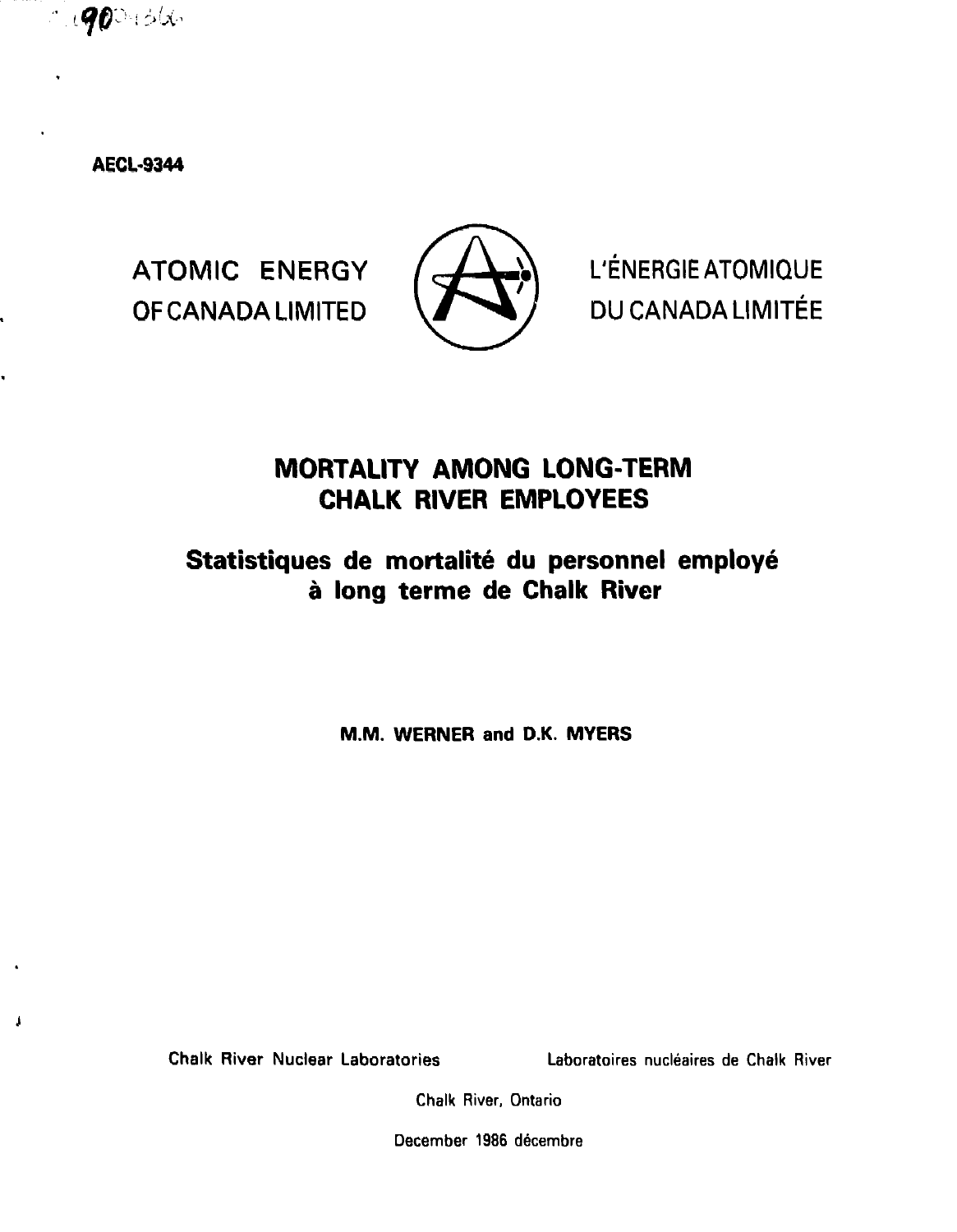# ATOMIC ENERGY OF CANADA LIMITED

# **MORTALITY AMONG LONG-TERM CHALK RIVER EMPLOYEES**

ä,

ò,

j

by

M.M. Werner and D.K. Myers

Radiation Biology Branch Chalk River Nuclear Laboratories Chalk River, Ontario KOJ 1J0 1986 December

AKCL-9344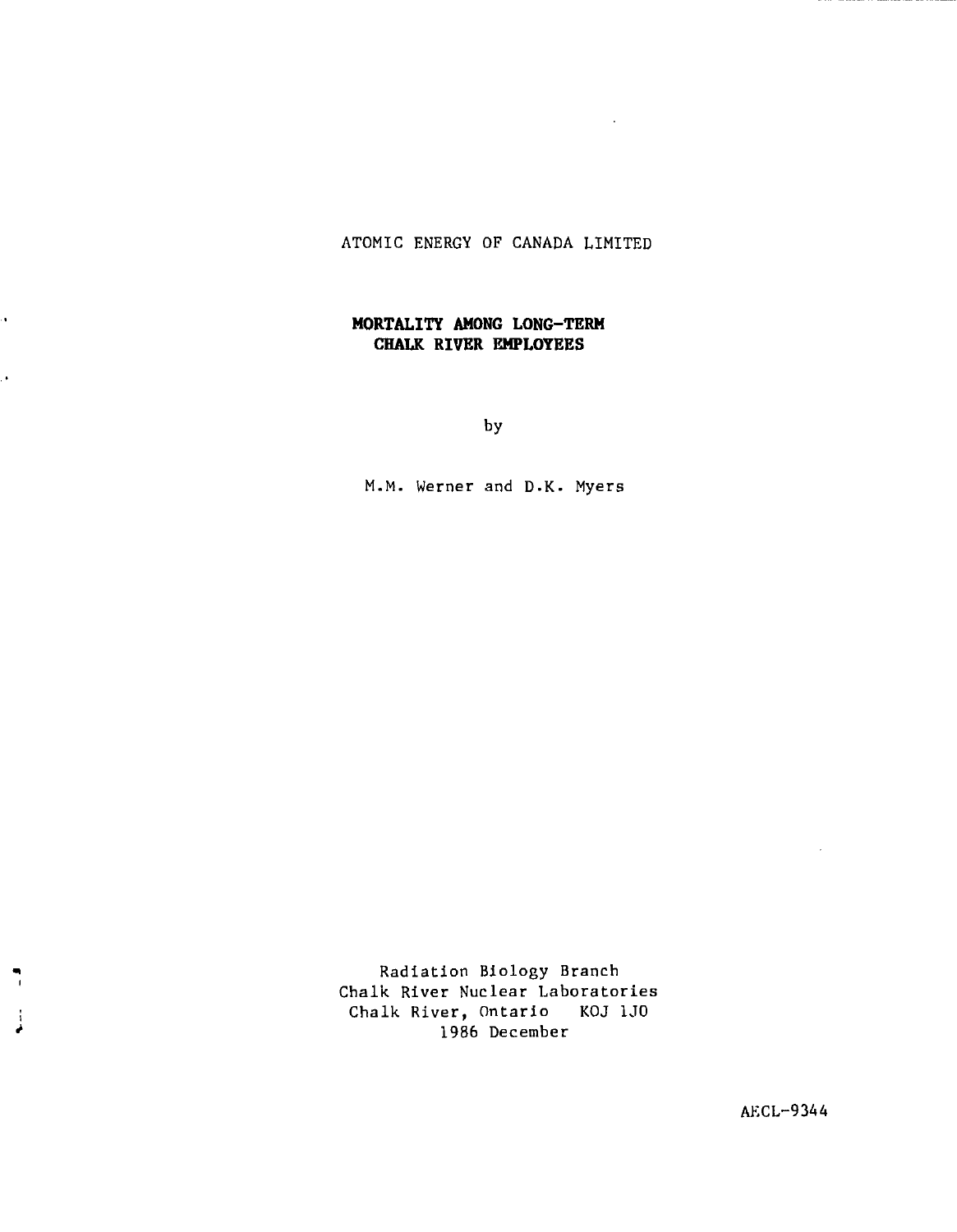# L'ENERGIE ATOMIQUE DU CANADA, LIMITEE

# STATISTIQUES DE MORTALITE DU PERSONNEL EMPLOYE À LONG TERME DE CHALK RIVER

par

M.M. Werner et D.K. Myers

# RESUME

Qn a mis à jour les statistiques de mortalité du personnel des LNCR qui est décédé soit au cours du service soit au cours de la retraite jusqu'au 31 décembre 1985. Les données, qui sont présentées sous forme de tableaux, intéressent la mortalité globale du personnel des deux sexes, le personnel ayant participé à la décontamination à la suite de l'accident des réacteurs NRX et NRU et un groupe de membres de personnel de bureaux des LNCR **ayant reçu** des doses cumulées de durée de vie supérieures à 0,2 Sv. Elles intéressent également les divers types de cancers mortels contractés par le personnel du sexe masculin. On n'a constaté aucune augmentation importante de mortalité due au cancer chez les groupes étudiés du point de vue de la statistique.

> Service de Radiobiologie Laboratoires Nucléaires de Chalk River Chalk River, Ontario KOJ 1J0

> > 1986 décembre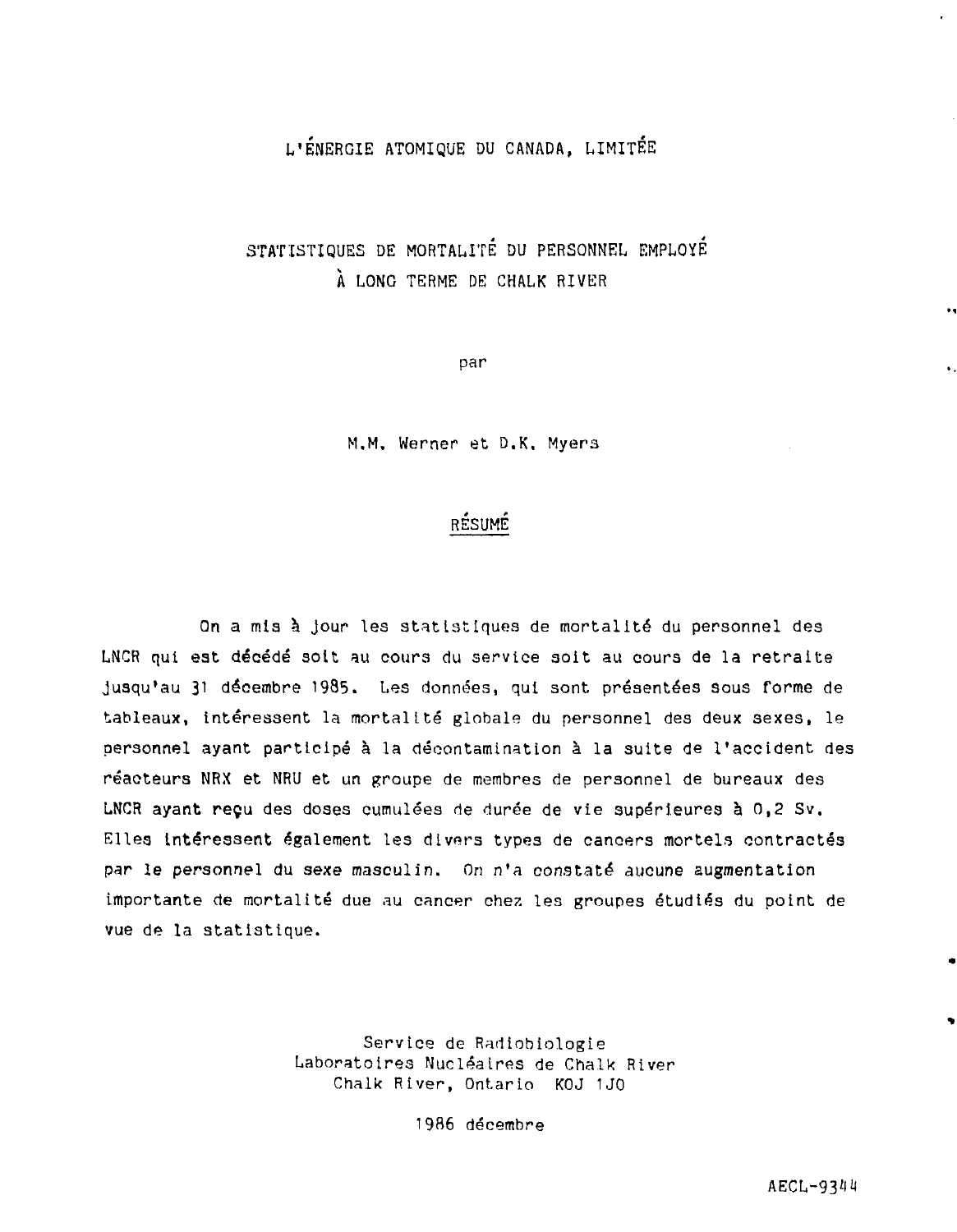# ATOMIC ENERGY OF CANADA LIMITED

# **MORTALITY AMONG LONG-TERM CHALK RIVER EMPLOYEES**

BY

M.M. Werner and D.K. Myers

# **Abstract**

Mortality among CRNL employees who died during employment or after retirement has been updated to 1985 December 31. Data in tabular form are presented for overall mortality for male and female employees, for the participants in the clean-up for the NRX and NRU accidents and for a group of CRNL staff with lifetime accumulative doses in excess of 0.2 Sv. Data are also presented on the different types of cancer causing death among male employees. No statistically significant increases in cancer deaths were found in any of the groups analyzed.

> Radiation Biology Branch Chalk River Nuclear Laboratories Chalk River, Ontario KOJ 1J0 1986 December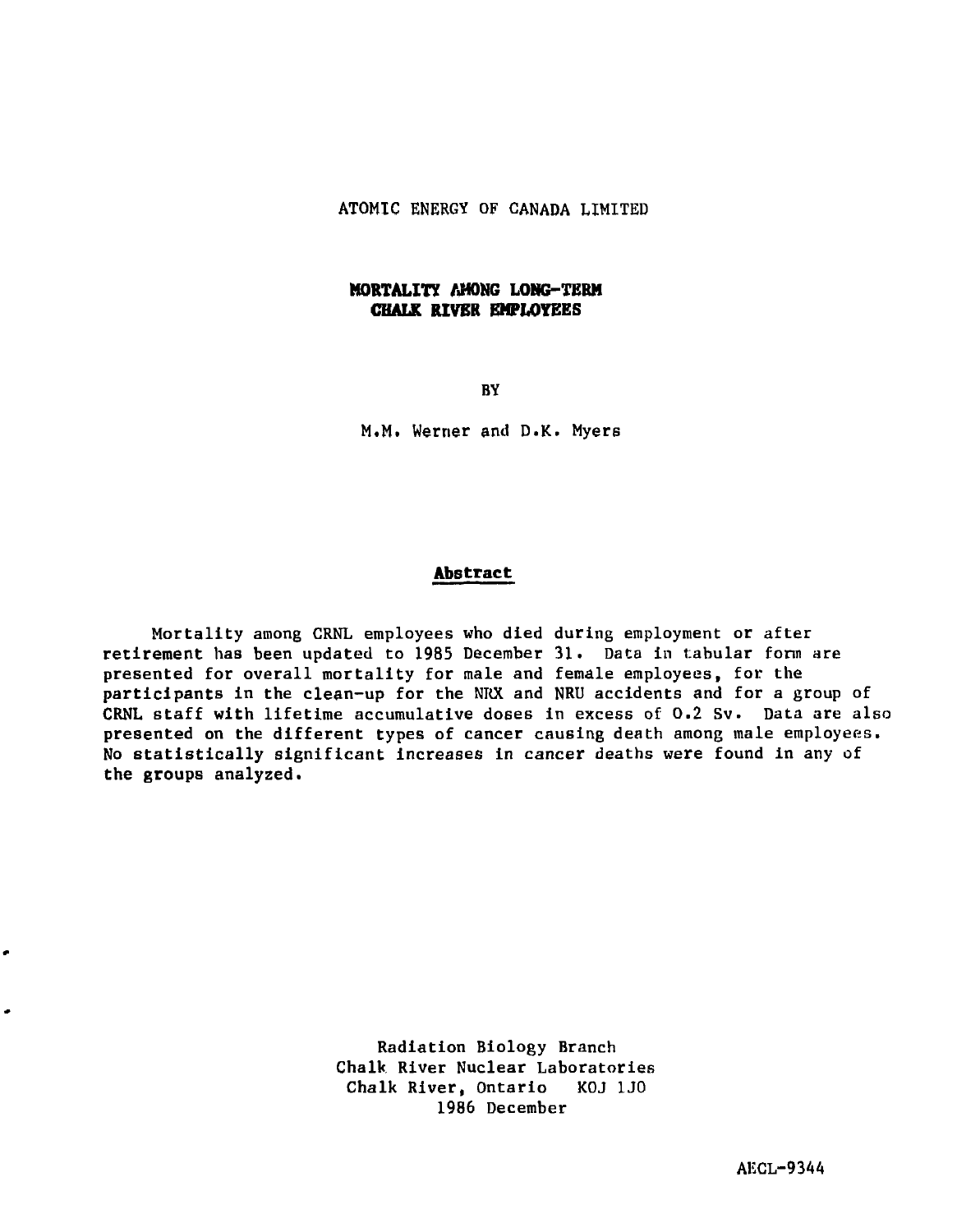# **CONTENTS**

 $\mathcal{L}(\mathcal{A})$ 

| e. |  |  | ection |
|----|--|--|--------|
|    |  |  |        |

 $\bullet$ 

 $\ddot{\phantom{a}}$ 

**Pa<sup>R</sup> e**

| 1.            | INTRODUCTION              |                |
|---------------|---------------------------|----------------|
| $\mathbf 2$ . | <b>METHODS</b>            | ï              |
| 3.            | <b>RESULTS</b>            | $\overline{2}$ |
|               | 3.1 Overall Mortality     | 2              |
|               | 3.2 NRX Clean-up          | 4              |
|               | 3.3 NRU Clean-up          | 4              |
|               | 3.4 0.2 Sv and Over Group | 7              |
| 4.            | <b>DISCUSSION</b>         | 8              |
| 5.            | <b>ACKNOWLEDGEMENTS</b>   | 11.            |
| 6.            | <b>REFERENCES</b>         | 12             |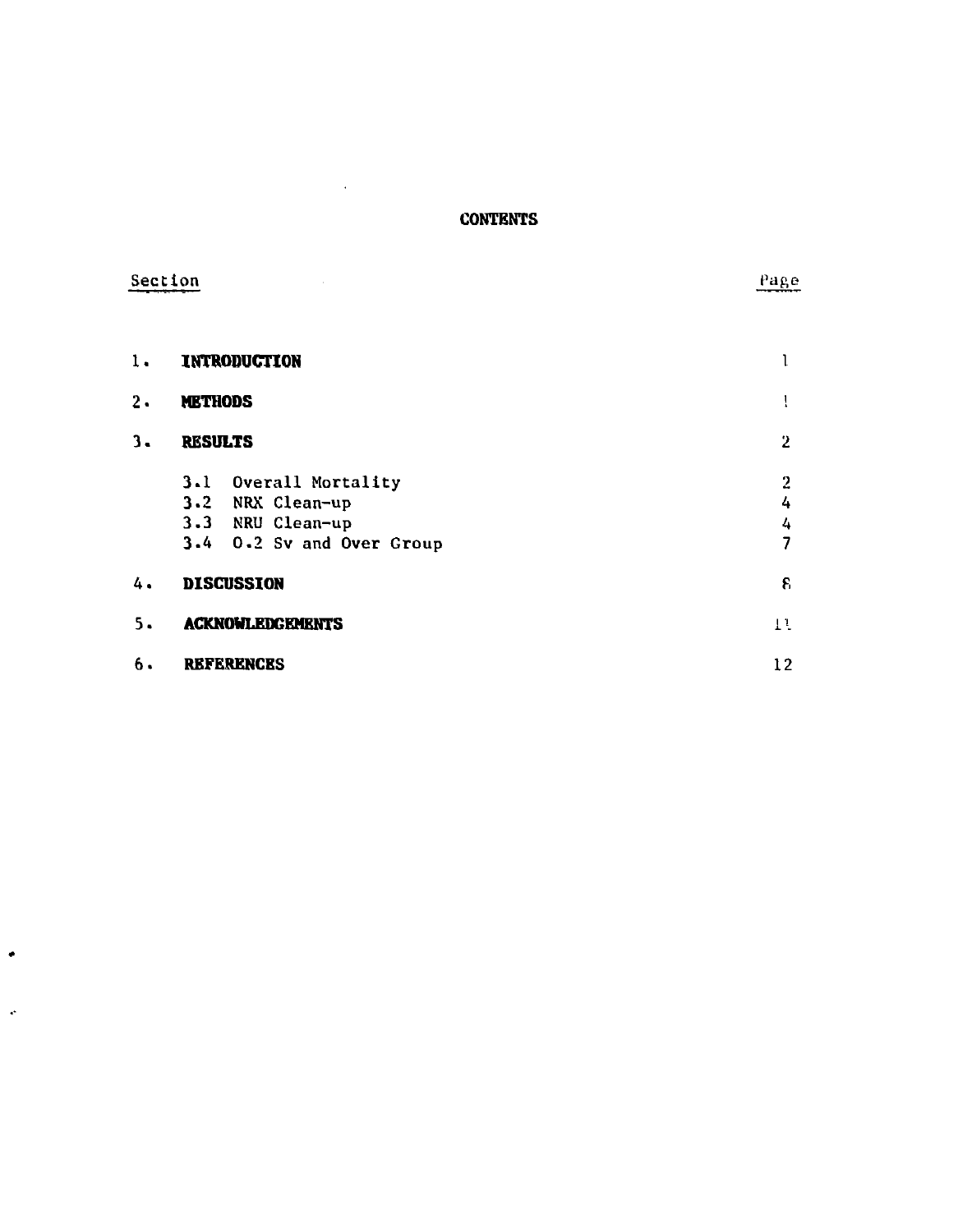#### **1. INTRODUCTION**

This report describes the results of the follow-up of long-term employees of the Chalk River Nuclear Laboratories (CRNL) to 1985 December 31. The group monitored includes all retired employees and current employees of CRNL in any one year. Excluded, therefore, are all persons who have terminated employment at CRNL to work elsewhere before being eligible for a pension at CRNL. Mortality among various sub-groups of employees has also been examined. These groups include persons who worked in both NRX and NRU clean-ups in 1953 and 1958 respectively and a group of male employees who have recorded lifetime doses of more than 0.2 Sv.

#### 2. **METHODS**

Methods have been described in previous papers in detail (1,2,3). Causes of death for deceased employees of CRNL wore taken from medical certificates stating cause of death. These certificates are obtained under conditions of strict confidentiality of personal information from the provincial registrars general for deaths occurring in Canada. Several deaths have occurred in other countries. Certain state vital statistics departments have kindly provided us with cause of death information for deaths occurring in the United States.

To calculate person-years at risk for CRNL current and retired employees age distributions by 5 year intervals were prepared for each year and summed over the years being considered. To calculate expected deaths for a specific cause this figure for person-years at risk was then multiplied by the fraction of the population of Ontario of that age grouping and sex who died from the same cause over the same time period  $(4)$ . Ontario data were only available up to 1983 so expected death rates for 1981-1985 were based on Ontario data from 1981-1983.

Little data on age distributions of current employees of CRNL is available before 1973 when employee records were computerized, with the exception of 1971. On the basis of this information for the year 1971 and the fact that total numbers of staff at this time were reasonably constant, it was decided that age distributions could be extrapolated back to 1966 without introducing a large error. Previous to 1966 only total number of staff in any one year is available.

Causes of death are grouped by ICD code (9th revision) into 3 major categories: ICD 140-239 cancer, ICD 390-459 cardiovascular diseases and ICD E800-E999 violent causes (5). All other ICD codes were placed In the "all other causes" category. Results are presented as standard mortality ratios (SMR): the number of observed deaths in any category divided by the number of expected deaths. For most of the data 95% confidence intervals for the observed SMR<sup>1</sup>s are also provided and have been calculated by the methods of Bailer and Ederer (6).

The lists of employees who took part in the clean-up of NRX and NRU were prepared from CRNL internal documents and dose records. All records relating to recorded doses were obtained from the Dosimetric Research Branch files.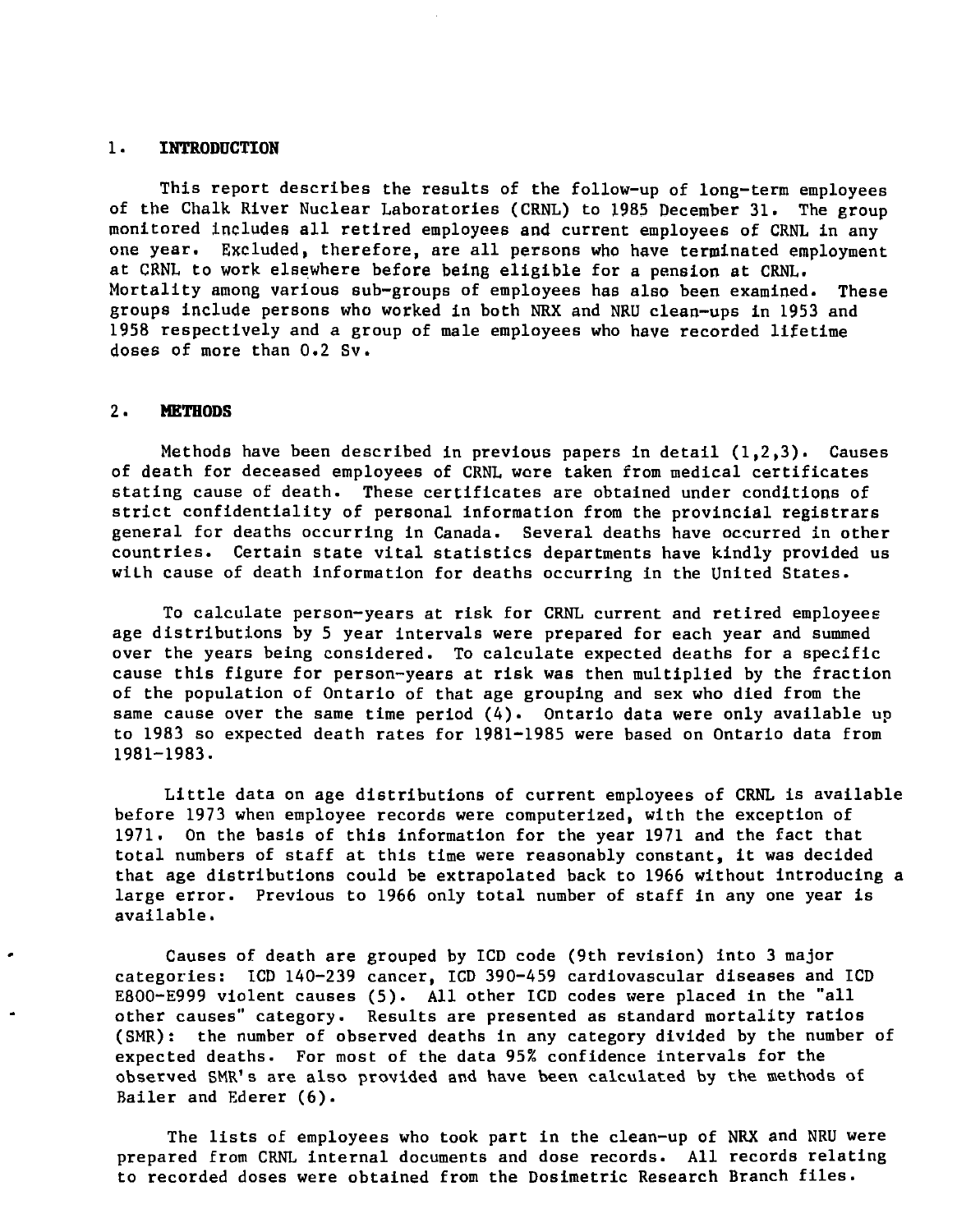# **3. RESULTS**

#### **3,1 OVERALL MORTALITY**

Causes of death among CRNL staff who died before 1965 cannot be analyzed In any detail because of the lack of data on age distribution. Death certificates for deaths of current and retired employees prior to 1966 are, however, available. Table 1 shows the mortality of male employees prior to 1965. On the basis of proportional mortality ratios (i.e. percentage of cancer deaths in total deaths at CRNL to 1965 compared to the percentage in the general population of Ontario for the same period of time), the mortality of male CRNL employees in that period does not differ from that of the general population with the exception of violent causes. The only two on-site industrial accidents occurred in these years, otherwise the excess accidental deaths are related to lifestyles (eg. drownings) and motor vehicle usage. Similar excesses of non-occupational violent deaths were found in other studies involving personnel living in frontier communities such as Elliot Lake, Ontario (7) and Beaverlodge, Saskatchewan (8).

| аb. |
|-----|
|-----|

| CAUSES OF DEATH            | <b>OBSERVED</b> | <b>EXPECTED</b> | PMR* |  |
|----------------------------|-----------------|-----------------|------|--|
| Cancer                     | 22              | 22.19           | 0.99 |  |
| Cardiovascular<br>Diseases | 72              | 79.73           | 0.90 |  |
| Violent Causes             | 20              | 11.64           | 1.72 |  |
| All Other Causes           | 20              | $22 - 33$       | 0.89 |  |
| Unknown Causes             | 3               |                 |      |  |

# CAUSES OF DEATH AMONG RETIREES **AND CURRENT EMPLOYEES OF CRHL BEFORE 1966**

\* Proportional mortality ratio.

Table 2 shows the numbers of observed and expected deaths together with SMR's for male current and retired employees between 1966 and 1985. An additional 83 deaths have occurred since the last report covering mortality to the end of 1982 was issued. All SMR's were less than 1.0; however, only values for all causes, all other causes and for violent causes were significantly less than 1.0 at the 95% statistical confidence limits. Causes of death have not been obtained for 2 individuals who died while on holiday in other countries. They are included only in the all causes mortality in the appropriate age category (Table 2). SMR's for major causes by 5 year intervals for males is shown in Table 3. The SMR for cardiovasular diseases increased substantially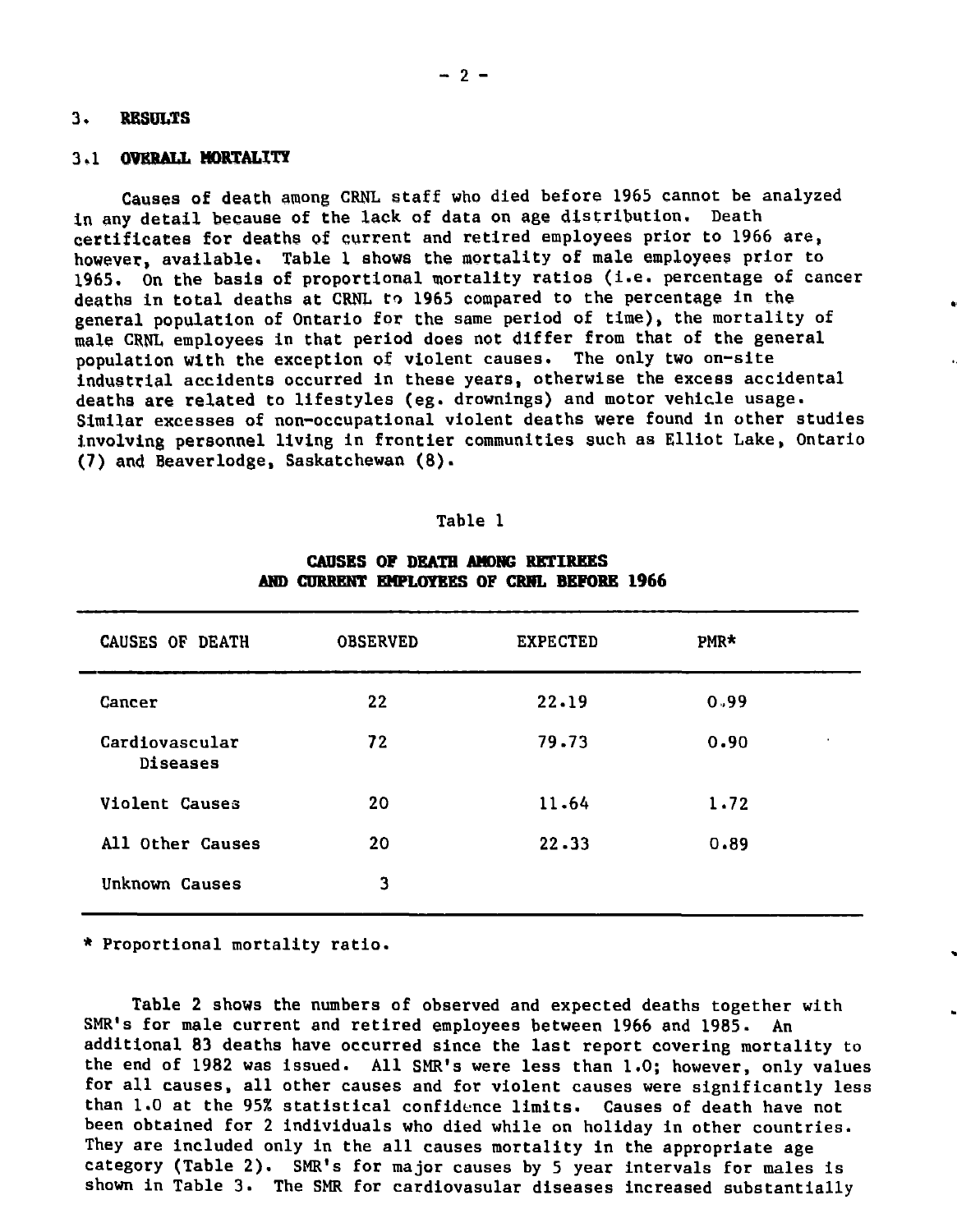#### Table 2

| CAUSES OF DEATH            | <b>OBSERVED</b> | <b>EXPECTED</b> | SMR*                        |
|----------------------------|-----------------|-----------------|-----------------------------|
| Cancer                     | 119             | 127.7           | 0.93<br>$(0.77-1.11)$       |
| Cardiovascular<br>Diseases | 237             | 262.7           | 0.90<br>$(0.79-1.02)$       |
| Violent Causes             | 28              | 46.7            | $0.60**$<br>$(0.40 - 1.0)$  |
| All Other Causes           | 68              | 90.8            | $0.75**$<br>$(0.59 - 0.96)$ |
| Unknown                    | $\overline{2}$  |                 |                             |
| All Causes                 | 454             | 527.9           | $0.86**$<br>$(0.78 - 0.94)$ |

# **MORTALITY AMONG MALE CRNL EMPLOYEES WHO DIED DURING EMPLOYMENT OR AFTER RETIREMENT 1966-1985**

\* Standard mortality ratio. The numbers in brackets represent the 95% confidence limits on the SMR.

\*\* Value is significantly lower than 1.0 as judged by the 95 percent confidence limits.

×

# Table 3

# **STANDARD MORTALITY RATIOS FOR MAJOR CAUSES OF DEATH, MALES, 1966-1985 BY 5 YEAR INTERVALS**

| CAUSES OF DEATH            | 1966-1970 | 1971-1975 | 1976-1980 | 1981-1985       |
|----------------------------|-----------|-----------|-----------|-----------------|
| Cancer                     | 0.95      | 0.72      | 0.89      | $1 - 07$        |
| Cardiovascular<br>Diseases | 0.85      | 0.78      | 1.15      | 0.81            |
| Violent Causes             | 0.59      | 0.68      | 0.61      | 0.52<br>$\cdot$ |
| All Other Causes           | 0.36      | 0.80      | 0.87      | 0.84            |
| All Causes                 | 0.76      | 0.76      | 0.99      | 0.88            |

### $- 3 -$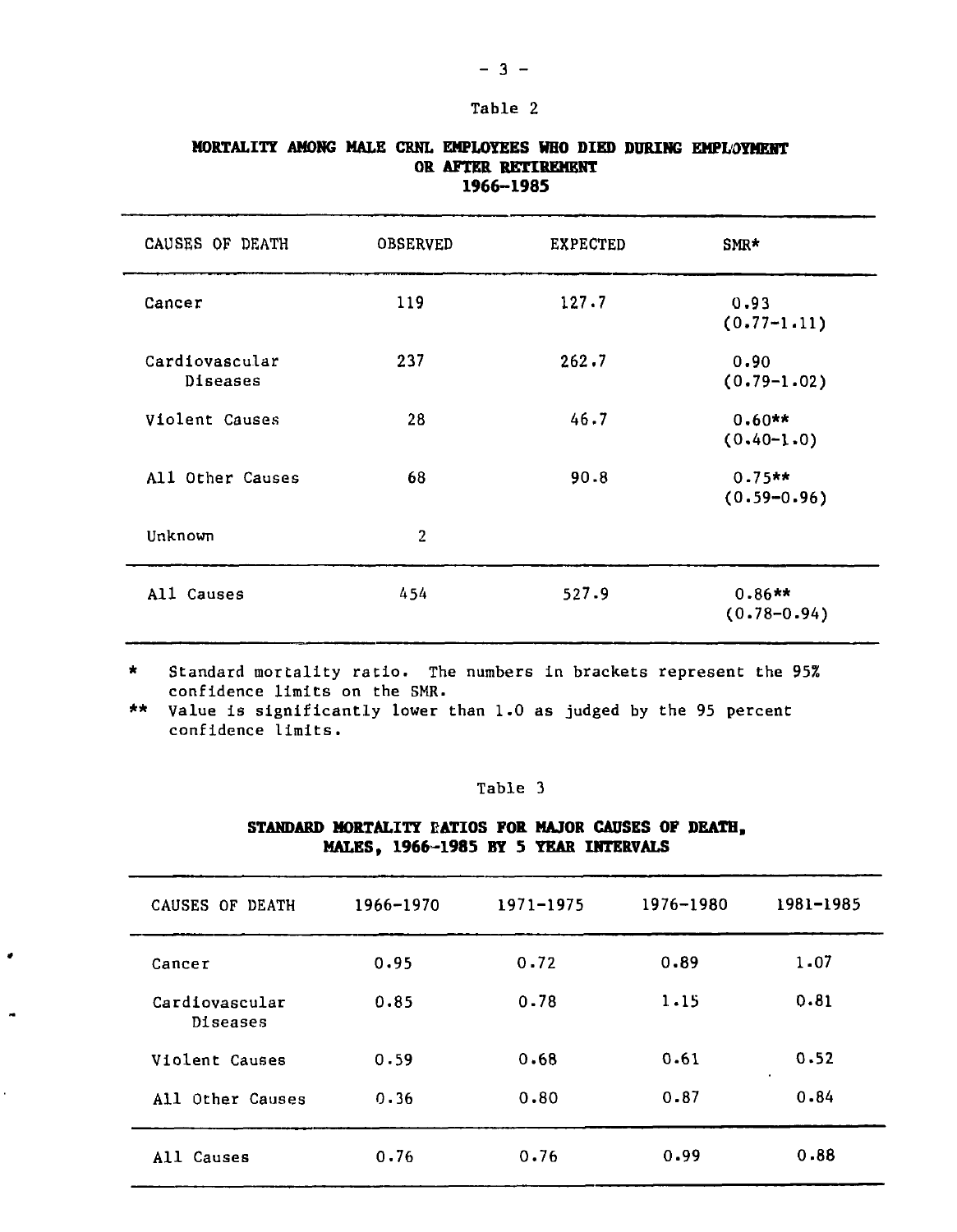between 1971-1975 and 1976-1980 (1, Appendix A), but this increase did not continue in 1981-1985. SMR's for cancer have shown similar fluctuations by 5 year intervals. The existence of these fluctuations emphasizes the importance of long term follow-up in order to obtain statistically significant mortality ratios.

Table 4 presents the data on the different types of cancer causing death in males between 1966 and 1985. Because numbers of deaths in many of the categories are low (less than 10) only general observations can be made. The 95% confidence intervals indicate that none of the observed numbers of deaths are statistically higher or lower than expected. Lung cancer accounts for 30% of all cancer deaths (40 observed, 42.3 expected). Cancers of the lymphatic and haematopoietic tissues which have been associated with radiation exposure in certain studies are not higher than expected (8 observed, 11.2 expected). There were 12 deaths from cancer of the prostate where 8.05 were expected. The 19 cancers in the "other and unspecified sites" category included 8 cancers of unspecified location, 2 brain cancers, 2 bladder cancers, 1 each of thyroid, bile ducts, testes, kidney, nasal passages, a soft tissue sarcoma and a mesotheliomia.

Some authors have questioned the validity of cause of death information on death certificates (9,10). Supplementary information was available to us for about half the death certificates received. The likelihood of one error in a death certificate was thus established (11). However, no corrections were made for this error which would have increased the number of oesophageal cancers from 2 to 3. Any correction would invalidate direct comparison with the uncorrected provincial vital statistics.

Females comprise 12% of the current workforce. A much smaller percentage of the workforce are long-term employees. There have only been 23 deaths among current and retired female employees between 1966 and 1985. Causes of death by major cause for female employees are shown in Table 5.

#### 3.2 **NRX CLEAN-DP**

On December 12, 1952 a brief power surge caused by a combination of human error and a design fault damaged the NRX reactor so extensively that the reactor vessel was replaced and the reactor rebuilt (2). AECL staff and Canadian and American military personnel did most of the clean-up work. Of the 850 AECL male staff who participated in the clean-up, 288 were lost to follow-up as they left employment with AECL; 562 remained with AECL and were still traceable in 1985. Of this group only 51 were still employed with AECL at the end of 1985; L75 had died and the remainder were retired. Causes of death for this group are shown in Table 6. SMR's were all below 1.0, with deaths from all causes and all other causes significantly lower than expected.

#### 3.3 **NRD CLEAN-UP**

In May 1958 the NRU reactor building was badiy contaminated when a piece of damaged fuel rod fell from the fueling machine as it was being removed from the reactor (3). Highest exposures during the clean-up were to CRNL staff who had to deal with the immediate fire and then remove the highly radioactive remains of the burned fuel rod. The dose rate in the immediate vicinity of the fuel rod debris was well over 1000 rads (10 Gy) per hour. The entire building then had to be decontaminated. Canadian servicemen and a number of short-term employees helped with the later phase of the clean-up.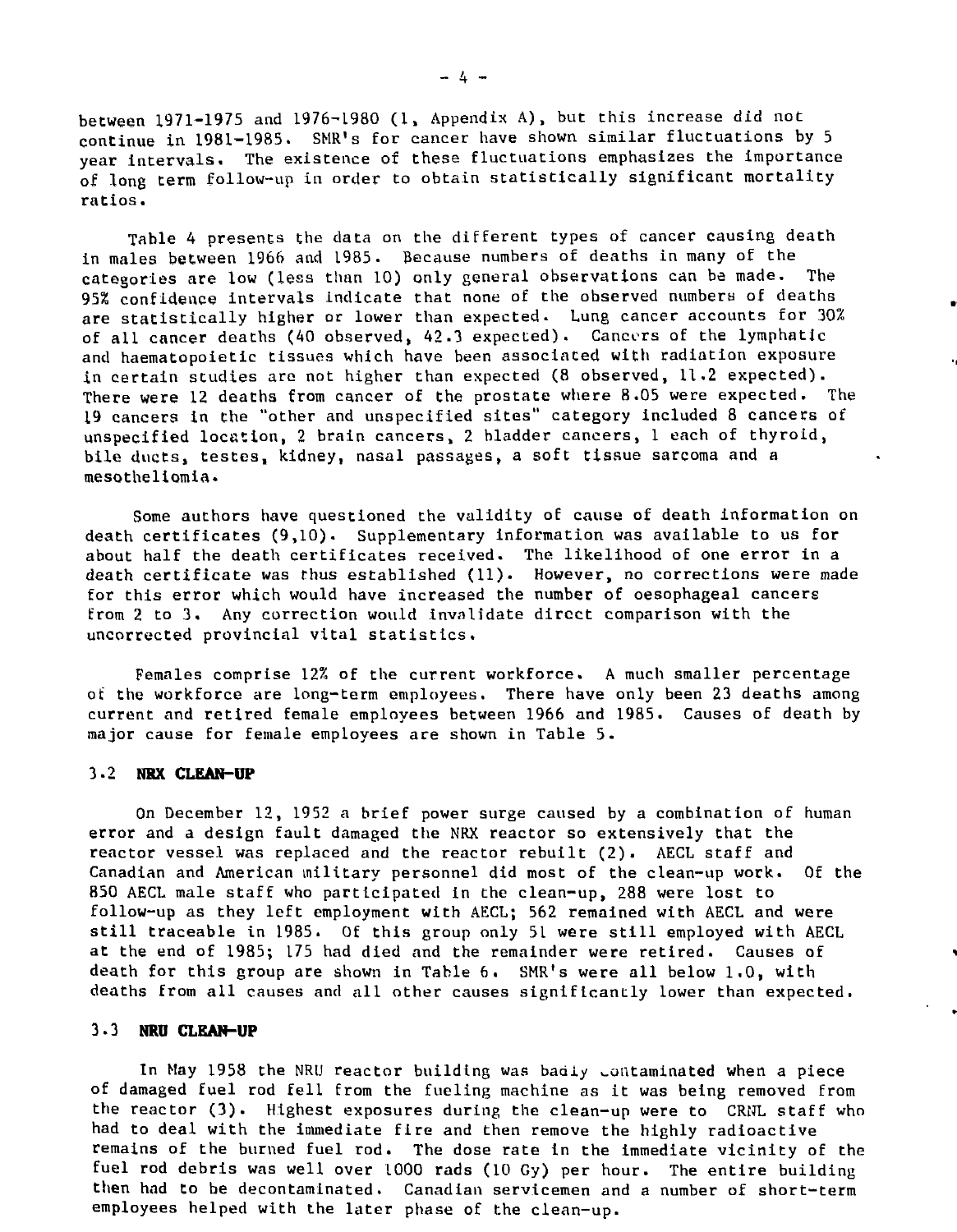#### **Table 4**

#### TYPE OF CANCER OBSERVED EXPECTED SMR Buccal Cavity 4 3.92 1.02 and Pharynx  $(0.28 - 2.61)$ Oesophagus **2** 3.42 0.58 (0.07-2.09) Stomach **7** 8.11 0.86  $(0.35 - 1.77)$ **9** Intestines 11.81 0.76  $(0.35 - 1.44)$ Rectum **7** 5.11 1.37 (0.55-2.82) Larynx  $\Omega$ 1.91 :: Lung 40 42.30 0.94  $(0.67-1.29)$ Bone  $\Omega$ 0.42 — Skin 1 1.89 0.53  $(0.01 - 2.94)$ 0.19 Breast 1 5.26 (0.13-29.22) 1.49 Prostate 12 8.05 (0.77-2.60) 9 7.35 Pancreas 1.22 (0.56-2.31) Lymph & Blood-Forming System: Leukemia 4.43 0.22 1 (0.005-1.25) Multiple Myeloma & 1 1.77 0.56 Immunoproliferative System (0.01-3.11) Other (Lymphoma, etc.) 4.92 6 1.22 (0.45-2.66) Other & Unspecified Site 19 21.31 0.89  $(0.54 - 1.39)$ Benign & Unspecified 0.86 0  $-1$ Nature  $\overline{\phantom{a}}$ 127.77 0.93 TOTAL 119  $(0.77-1.11)$

 $\bar{\mathbf{r}}$ 

٠

#### **TYPES OF CANCER CAUSING DEATH AMONG MALE CRNL EMPLOYEES AND RETIREES, 1966-1985**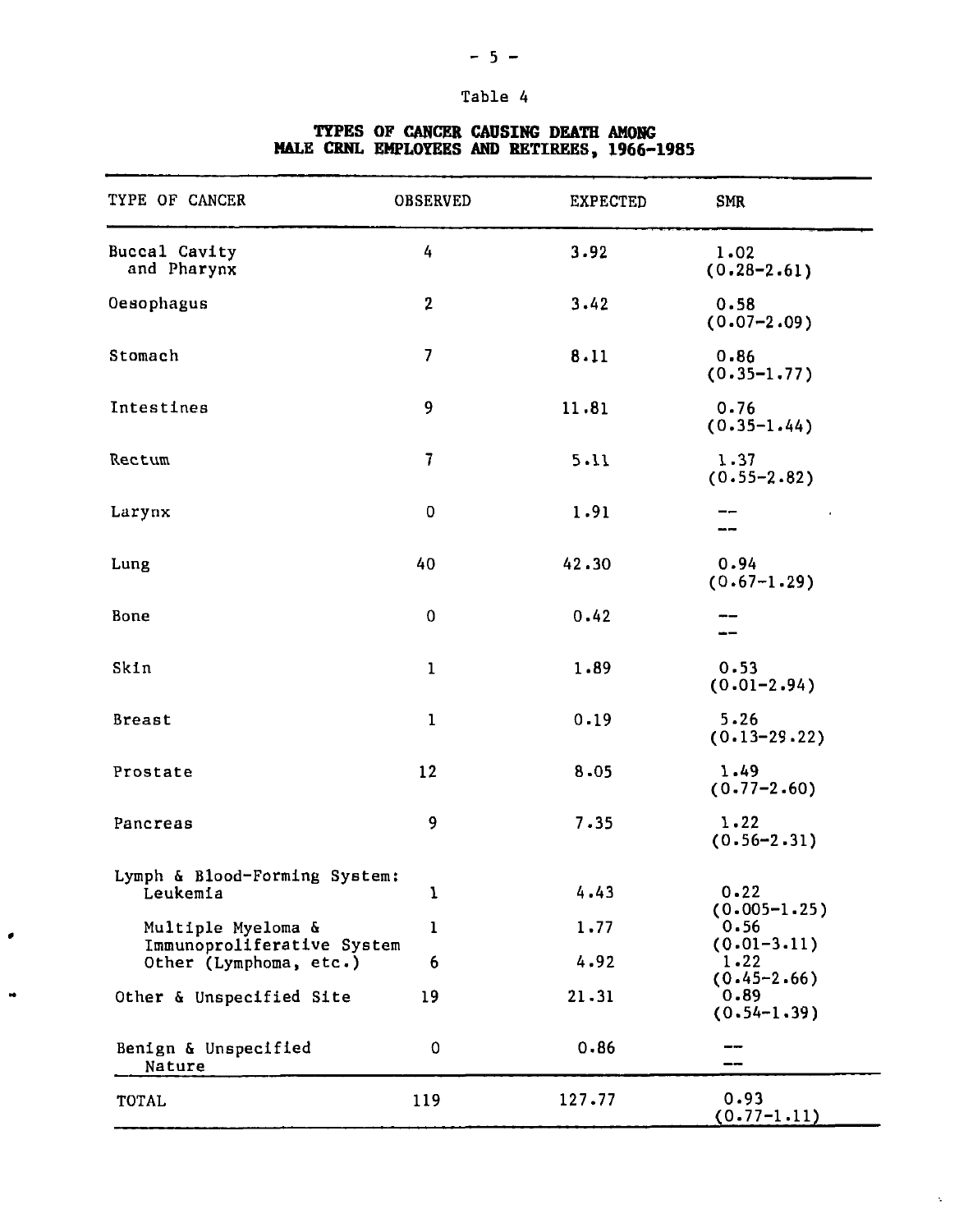| π.<br>л. | abl | ÷ |  |
|----------|-----|---|--|
|          |     |   |  |

| CAUSES OF DEATH            | <b>OBSERVED</b> | <b>EXPECTED</b> | SMR                     |
|----------------------------|-----------------|-----------------|-------------------------|
| Cancer                     | 6               | 7.0             | 0.86<br>$(0.31 - 1.87)$ |
| Cardiovascular<br>Diseases | 10              | 9.1             | 1,10<br>$(0.53 - 2.02)$ |
| Violent Causes             | $\overline{2}$  | 2.0             | 1.00<br>$(0.12 - 3.61)$ |
| All Other Causes           | 4               | 4.0             | 1.00<br>$(0.27 - 2.56)$ |
| Unknown                    | ı               |                 |                         |
| All Causes                 | 23              | 22.1            | 1.04<br>$(0.66 - 1.56)$ |

# **CAUSES OF DEATH AMONG FEMALE CHHL EMPLOYEES HBO DIED DURING EMPLOYMENT OR AFTER RETIREMENT 1966-1985**

|  | MORTALITY AMONG AECL PARTICIPANTS IN THE |  |
|--|------------------------------------------|--|
|  | NRX CLEAN-UP                             |  |

| CAUSES OF DEATH            | <b>OBSERVED</b> | <b>EXPECTED</b> | SMR                          |
|----------------------------|-----------------|-----------------|------------------------------|
| Cancer                     | 38              | 47.8            | 0.79<br>$(0.57 - 1.10)$      |
| Cardiovascular<br>Diseases | 101             | 109.2           | 0.92<br>$(0.75 - 1.12)$      |
| <b>Violent Causes</b>      | 14              | 16.2            | 0.86<br>$(0.47 - 1.44)$      |
| All Other Causes           | 22              | 35.0            | $0.63**$<br>$(0.39 - 0.95)$  |
| All Causes                 | 175             | 208.3           | $0.84***$<br>$(0.72 - 0.98)$ |

\*\* Statistically significant (see Table 2)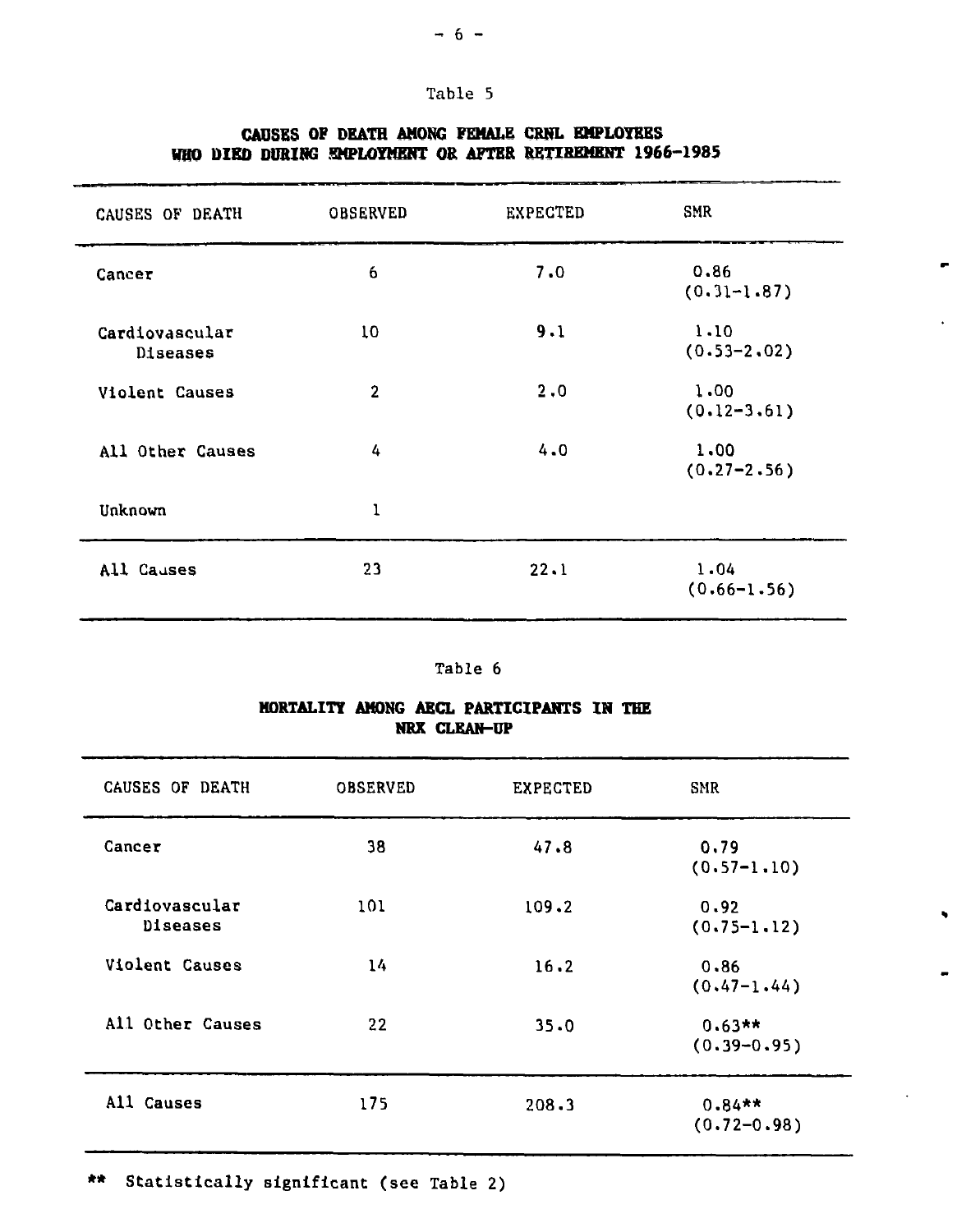Of the 537 CRNL traceable staff, 108 were still current employees, 135 had died and the remainder had retired from AECL as of 1985 December 31. Causes of death are shown in Table 7. All SMR's except that for cancer are below 1.0. There were 37 cancer deaths where 33.9 were expected. Interestingly all SMR's for this group were lower than those observed in follow-up to the end of 1982  $(1).$ 

#### Table 7

| CAUSES OF DEATH            | <b>OBSERVED</b> | <b>EXPECTED</b> | <b>SMR</b>              |
|----------------------------|-----------------|-----------------|-------------------------|
| Cancer                     | 37              | 33.9            | 1.09<br>$(0.78 - 1.53)$ |
| Cardiovascular<br>Diseases | 68              | 75.2            | 0.90<br>$(0.71 - 1.15)$ |
| Violent Causes             | 9               | 13.0            | 0.69<br>$(0.32 - 1.30)$ |
| All Other Causes           | 21              | 24.5            | 0.86<br>$(0.53 - 1.31)$ |
| All Causes                 | 135             | 146.6           | 0.92<br>$(0.77 - 1.09)$ |

# **MORTALITY AMONG AECL PARTICIPANTS IN THE NRU CLEAN-OP**

#### 3.4 **0.2 Sv AND OVER GROUP**

In AECL-8183 (1), causes of death were reported for a group of 436 CRNL male employees who had lifetime accumulated doses of more than 0.2 Sv (20 rem). This number represented the total number of employees who had recorded accumulated doses of that amount to the end of 1982. For this follow-up no additional persons were added to this group. Of this group 412 are easily traceable, that is, they are either current or retired employees of AECL or have died. This is one less than in the last report as one person has left CRNL for other employment. Table 8 shows the mortality pattern of this group by major cause to the end of 1985. All SMR's for this group are still below 1.0, with the SMR's for all causes and all other causes being statistically significantly lower than 1.0. We have anecdotal evidence that 22 of the 24 persons who left CRNL are still alive; the two deaths which have occurred are not due to cancer.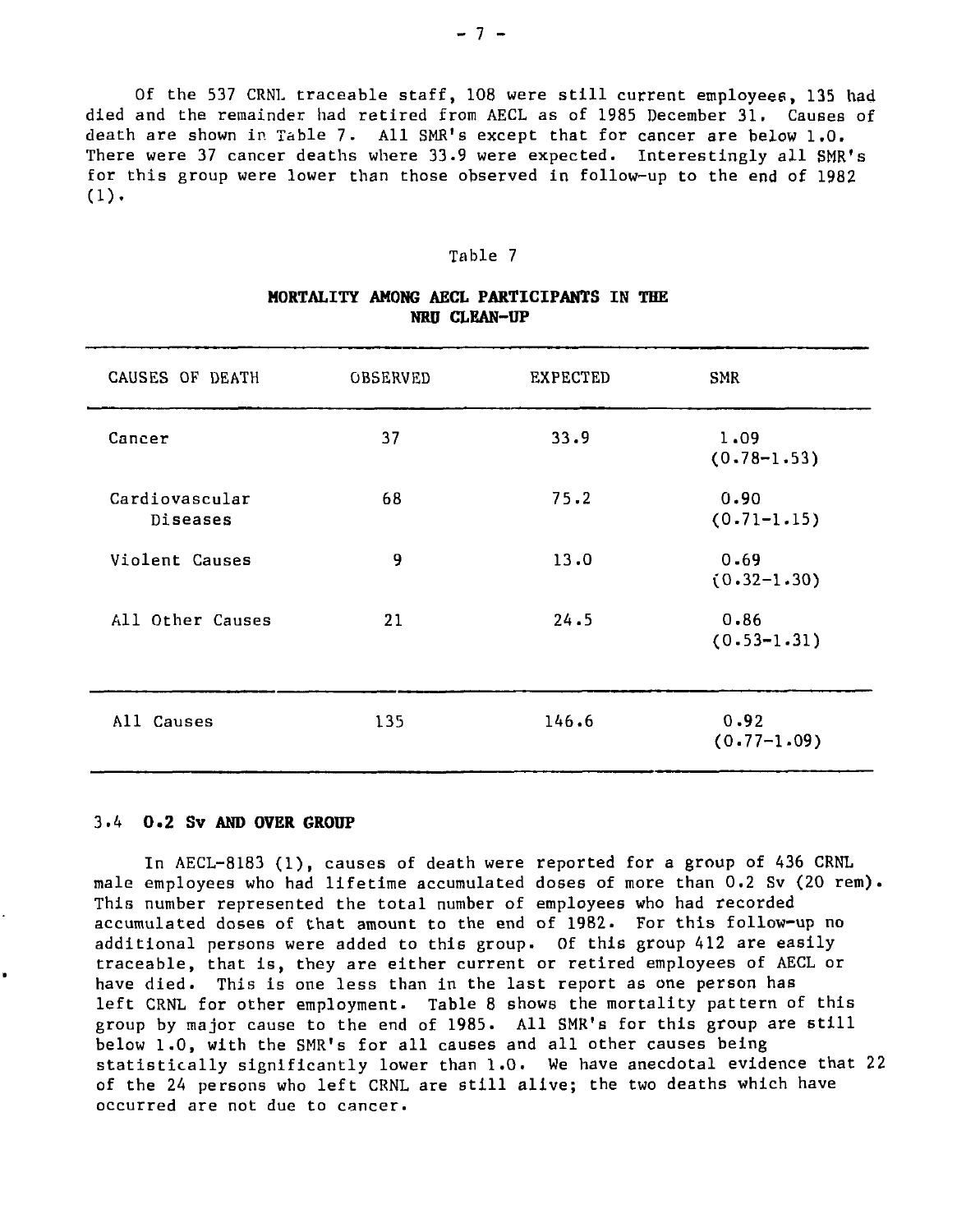#### Table 8

| CAUSES OF DEATH            | <b>OBSERVED</b> | <b>EXPECTED</b> | <b>SMR</b>                  |  |
|----------------------------|-----------------|-----------------|-----------------------------|--|
| Cancer                     | 19              | 22.8            | 0.83<br>$(0.50 - 1.30)$     |  |
| Cardiovascular<br>Diseases | 45              | 49.3            | 0.91<br>$(0.66 - 1.22)$     |  |
| <b>Violent Causes</b>      | 5               | 10.8            | 0.46<br>$(0.15 - 1.07)$     |  |
| All Other Causes           | 7               | 16.4            | $0.43**$<br>$(0.17 - 0.89)$ |  |
| All Causes                 | 76              | 99.3            | $0.76**$<br>$(0.60 - 0.96)$ |  |

# **MORTALITY AMONG 412 CRNl BMPI4YBES KITH ACCUMULATED LIFETIME DOSES 20.2 Sv**

\*\* Statistically significant (see Table 2)

#### 4. **DISCUSSION**

The data presented in this report indicate that the mortality from all causes among CRNL male current and retired employees is well below that of the general male population of Ontario. This could be interpreted as a "healthy worker effect". The factors that lead to this "healthy worker effect" do not act to the same extent on mortality from cancer (12). Although observed deaths from cancer are below the expected level, the average decrease is not so striking as in other major categories. When mortality by major categories is examined over 5 year intervals (Table 3), SMR's for cancer have increased over the last three 5 year intervals until in 1981-1985 the SMR was slightly above 1.0. The increase is far from significant and may reflect only the size of the population under investigation. There is no obvious trend when the comparison is extended to include all four 5 year intervals since 1966.

Epidemiological studies of persons exposed to high levels of radiation have found an association between certain types of cancer and the radiation exposure (13,14). For the survivors of the bombings of Hiroshima and Nagasaki these types now include leukemia, lung, breast, stomach, esophagus, colon, urinary tract and multiple myeloma (15). The report on Hanford workers (16) indicates a dose related increase in deaths from multiple myeloma, with no significant increases in deaths from leukemia, prostate cancer or all other cancers. A recent report (17) on the staff of the United Kingdom Atomic Energy Authority (UKAEA) documents an increase in prostate cancer with no significant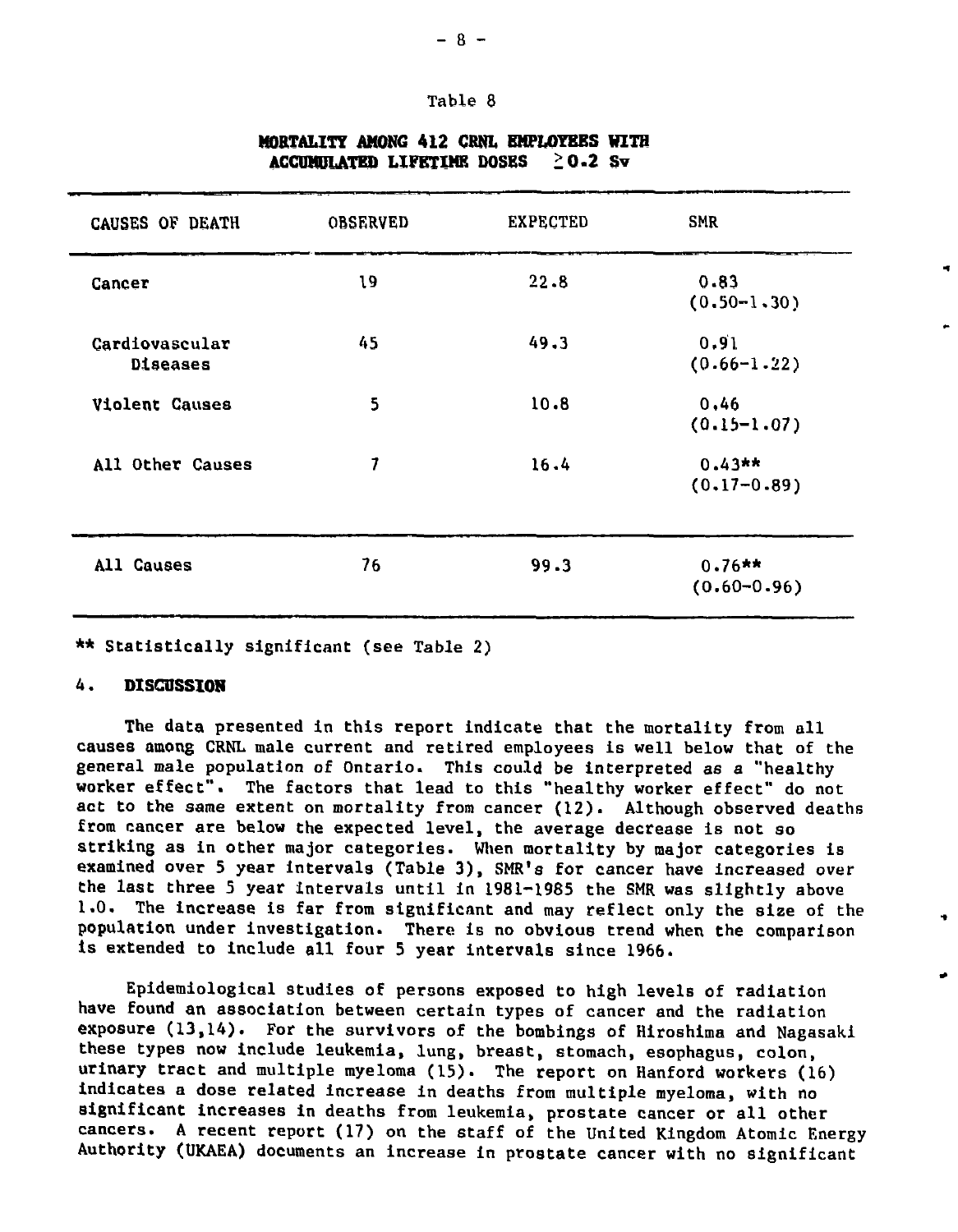increase in deaths from leukemia, multiple myeloma or other types of cancer in the group of staff with radiation records. This increase in prostate cancer deaths was strongest in employees who had been monitored for tritium exposure. When the results of these two studies on Hanford and UKAEA workers are combined, the correlations of incidence of multiple myeloma and prostate cancer with dose are no longer significantly different from zero (18). This suggests that the associations observed in one or other of the two studies taken separately are both due to chance (18). The CRNL cancer mortality data when viewed in the light of these statements yields some interesting details although it must be remembered that numbers of cancers in many of the categories is very low (less than 10 in most categories). Fatal cancers of the lymph and blood-forming systems (including leukemia and multiple myeloma) are below the expected - 8 observed, 11.1 expected. There were 12 deaths from prostate cancer in 1966-1985 where only  $8.05$  were expected (SMR = 1.49, 95%) confidence limits  $0.77 - 2.60$ ). Table 9 indicates whole body and tritium exposures for these 12 individuals. Seven had been monitored for tritium. Tritium monitoring at Chalk River is done on a routine basis for all persons working in locations where significant tritium exposure is possible. Two were in the group with whola body doses greater than 0.2 Sv. The tritium doses for these individuals and for the others (Table 9) are only a small fraction of their whole body doses. It is thus most improbable that these prostate cancers were associated with tritium exposures.

#### Table 9

| Case 1 | WHOLE BODY DOSE<br>Sv |            | TRITIUM DOSE<br>Sv |           |
|--------|-----------------------|------------|--------------------|-----------|
|        | 0.396                 | $(39.6)^a$ | 0.0042             | $(0.4)^a$ |
|        | 0.253                 | (25.3)     | 0.0191             | (1.9)     |
|        | 0.055                 | (5.5)      | $\star$            |           |
| 4      | 0.021                 | (2.1)      | $\star$            |           |
|        | 0.014                 | (1.4)      | $\Omega$           |           |
| n      | 0.013                 | (1.3)      | 0.0005             | (0.05)    |
|        | 0.012                 | (1.2)      | 0                  |           |
| 8      | 0.005                 | (0.5)      | 0                  |           |
| 9      | 0.003                 | (0.3)      | $\star$            |           |
| 10     | 0.002                 | (0.2)      | 0                  |           |
| 11     | 0                     | 0          | $\star$            |           |
| 12     | 0                     | 0          | $\star$            |           |

### **RECORDED LIFETIME WHOLE BODY AND TRITIUM DOSES FOR PERSONS DYING FROM PROSTATE CANCER**

<sup>a</sup> doses in rem

\* not monitored for tritium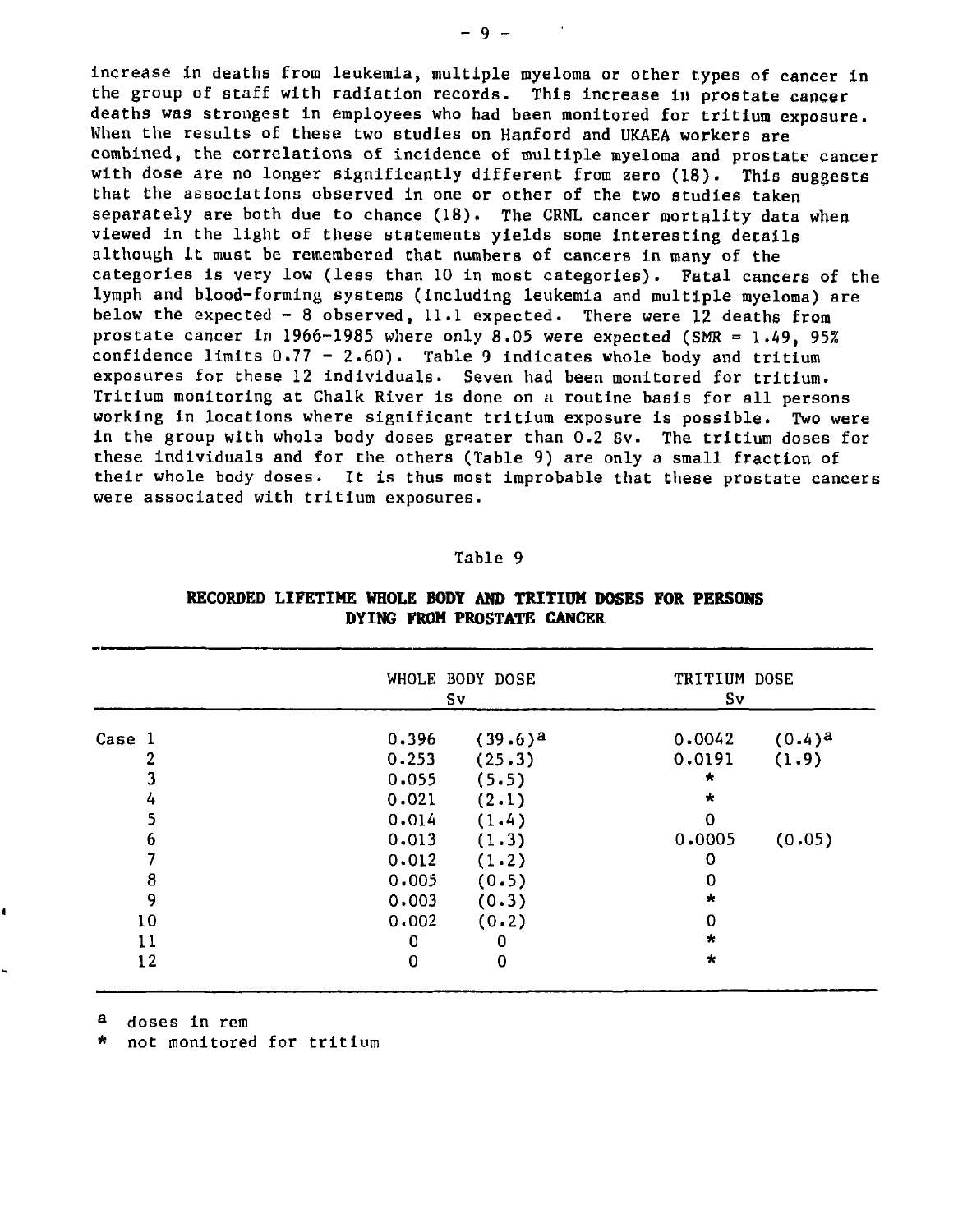Analysis of the combined experience of the UKAEA and Hanford workers provides risk estimates for all fatal cancers which are very similar to those suggested by the ICRP and other scientific committees after analysis of data on persons exposed to high radiation doses (18). The 95% confidence limits on the risk estimates obtained from follow-up of the UKAEA and Hanford workers are extremely wide, which is inevitable if the true risks of radiation exposure are as low as appears and the number of workers with relatively high exposures is so small (18). Similar results were observed in a recent study of the mortality of workers at the Sellafield plant of British Nuclear Fuels. The findings on death rates from all cancers in these radiation workers were compatible with the ICRP estimates of the carcinogenic risk of low doues of radiation (19), although it was impossible to exclude with confidence either a 10-fold higher risk or the absence of any risk at all (I.e. aero risk).

In the past 3 years, two reports have been prepared on Canadian service personnel who participated in the clean-ups after the NRX accident in late 1952 and the NRU accident in 1958. The first report (20) was prepared by the Department of Epidemiology and Community Medicine at the University of Ottawa under a contract from the Canadian Pension Commission. The second (21) was a report prepared by the Health Division at Statistics Canada for the Department of National Defence (DND). Both studies were of mortality only and relied mainly on the Canadian Mortality Data Base at Statistics Canada. The cohort in both cases included the Chalk River clean-up service personnel and the atom bomb test observers. The University of Ottawa cohort was larger (954 vs. 90S) than the DND cohort, probably due to an advertising campaign which elicited a number of additional personnel, some of whom were confirmed by examination of personnel records. The University of Ottawa group analyzed the data in 2 ways; firstly by comparison with the U.S. (white) male population for the appropriate years, and secondly, by comparison with other Canadian service personnel matched by age and rank who were not exposed to radiation. The DND study compared mortality in the service personnel to that of the Canadian male population. Both reports conclude that there was no increase in cause-specific mortality for those causes, i.e. cancer, which  $ar \text{ } c$  thought to be associated with radiation. The University of Ottawa group could find "no demonstrable association between radiation dosage and mortality". They also note that the documentation of dose was very poor because of the insensitivity of recording procedures available in the 1950's. However, the dosimeters used at CRNL in 1953 were capable of overestimating radiation doses, and it is thought that the actual whole body doses received by people in the NRX clean-up were somewhat less than the recorded amounts (22).

The results of these 2 studies agree with the findings of our follow-up of AF.CL clean-up personnel. The exposures to the clean-up personnel were, with very few exceptions, within the allowable yearly limit so it would not be expected that the exposures were large enough to yield positive results. These results were similar to those found among American military observers of Nevada bomb tests as well (23).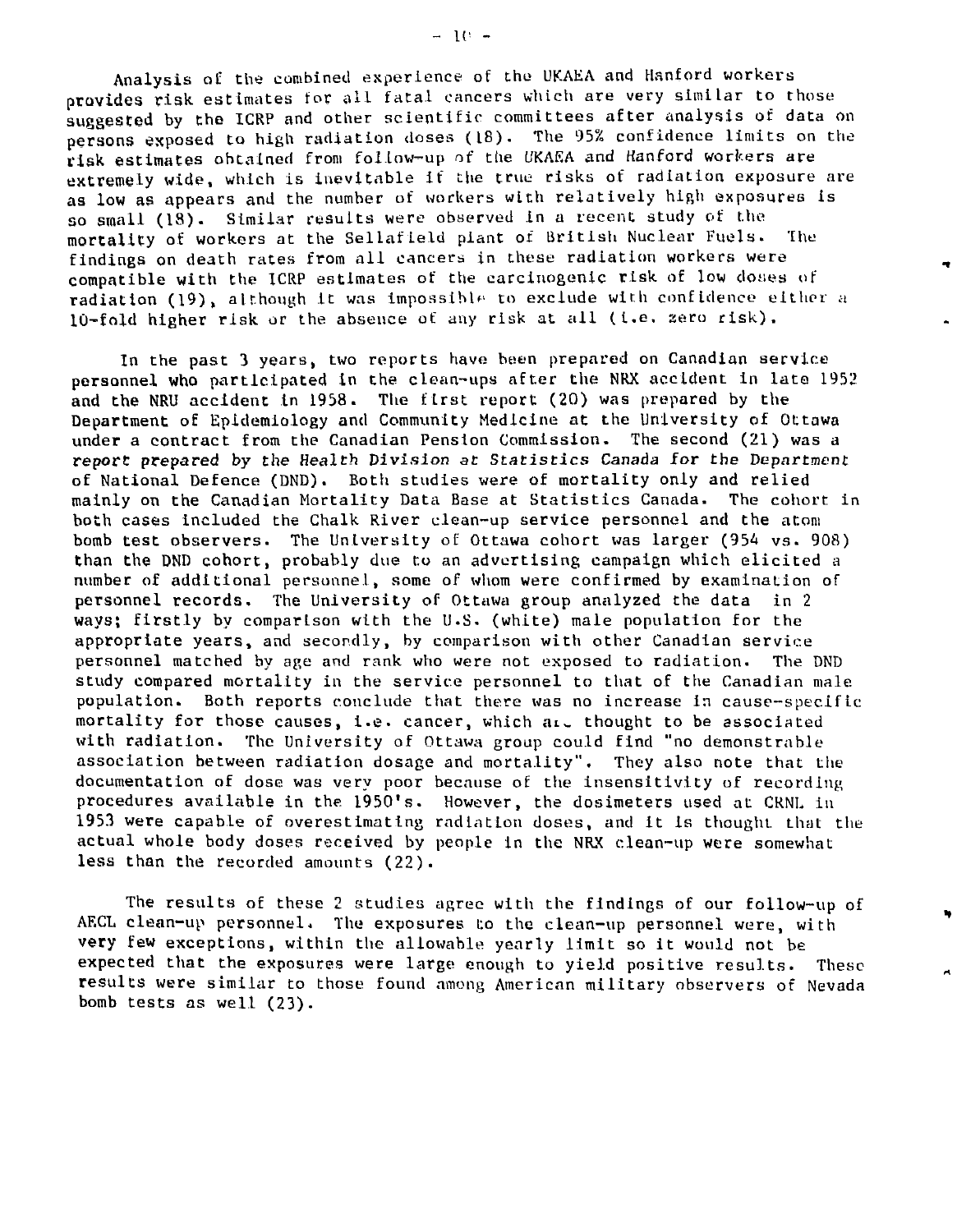Recorded annual cumulative exposures at AECL have decreased by a factor of three in the last 30 years - from 20.1 person-Sv in 1956 to 6.77 person-Sv in 1985 (24). Recorded cumulative exposures for all CRNL employees combined for the years 1966 to 1985 are 170 person-Sv (24). On the basis of the risk estimates prepared by the International Commission on Radiological Protection (1CRP) of one induced fatal cancer per 100 person-Sv (25) it could be expected that there may have been about two fatal cancers and an equal number of curable cancers induced by the occupational exposures at CRNL in those twenty years. During the same period a total of 125 employees have died from cancer from other "normal" causes. Since cancers induced by exposure to radiation cannot be distinguished from those due to other causes, it is reassuring to note that the numbers of cancer deaths among CRNL employees is lower than expected. The absence of an excess of leukemia deaths in the high exposure group is particularly reassuring.

The studies reported above have failed to provide evidence for any major detrimental health effects, whether from radiation, chemicals, or any other source, associated with employment at CRNL. However, because of the long latent period between the exposure to a carcinogen (i.e. radiation) and the appearance of an overt cancer, continued surveillance of employees exposed to radiation is necessary to provide continued assurance that nuclear industry standards of worker safety are in line with those for other safe industries.

#### 5 • **ACKNOHLEDGEMENTS**

The authors wish to acknowledge the assistance of the provincial Vital Statistics Departments particularly those of Ontario, British Columbia, Quebec, Alberta and Nova Scotia and also of the State of Florida who provided us with cause of death information. CRNL staff who assisted us included Mr. J.H. Collins, Mrs. M. Myers, Mrs. N. Oelke, Mrs. M. Edwards, Mrs. M. TerHuurne, Dr. R.M. Holford and Mrs. C. Thibeau. We are especially grateful to Mr. D.W. Dunford for computer programming assistance.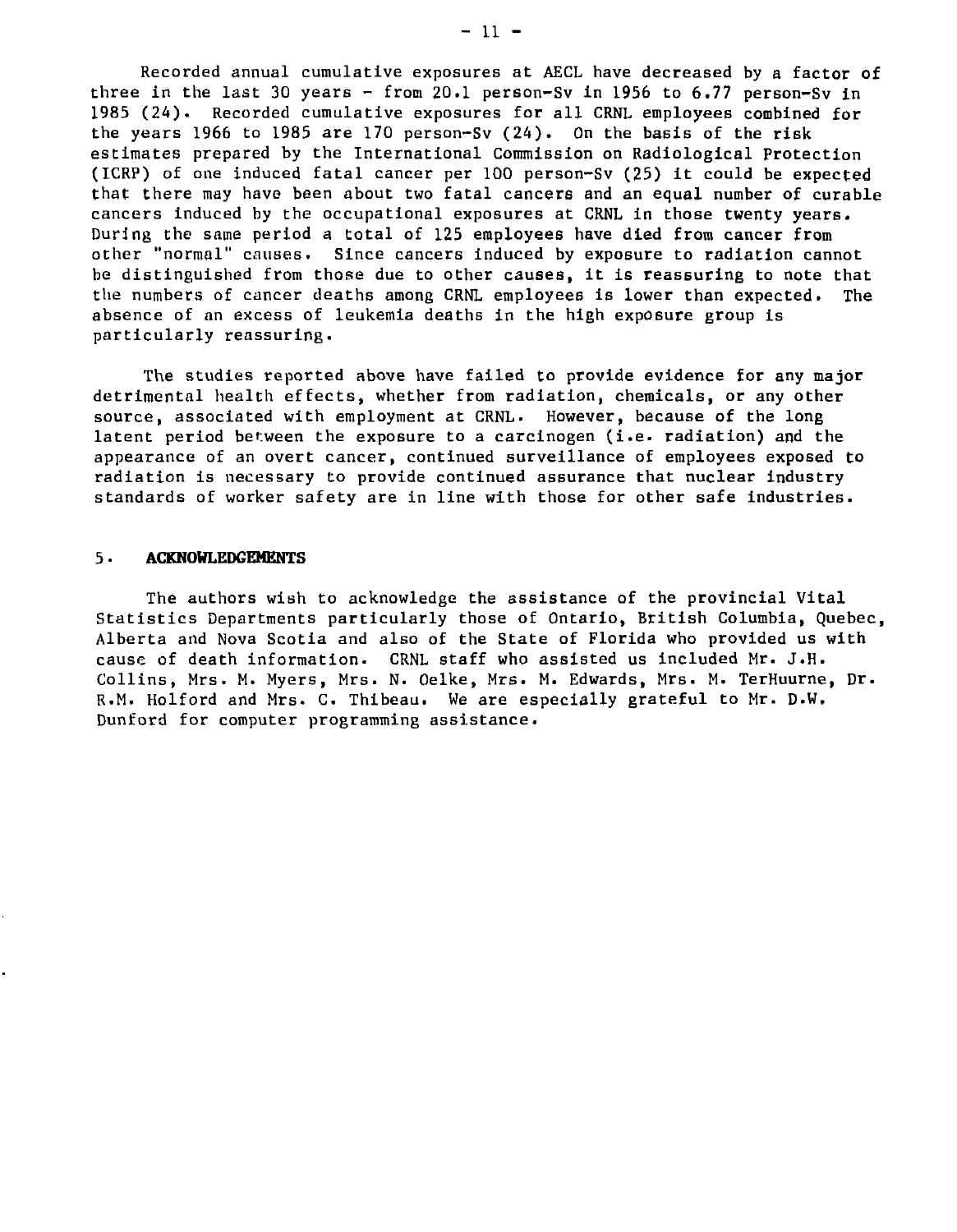#### **6. REFERENCES**

- 1. M.M. Werner, D.K. Myers and D.P, Morrison, "Updated follow-up of long-term Chalk River employees". Atomic Energy of Canada Limited, Report AECL-8183 (1983).
- 2. M.M. Werner, D.K. Myers and D.P. Morrison, "Follow-up of CRNL employees involved in the NRX reactor clean-up". Atomic Energy of Canada Limited, Report AECL-7760 (1982).

×.

- 3. M.M. Werner, D.K. Myers and D P. Morrison, "Follow-up of AECL employees involved in the decontamination of NRU in 1958". Atomic Energy of Canada Limited, Report AECL-7901 (1982).
- 4. Province of Ontario, Vital Statistics. Published annually by the Office of the Registrar General, Toronto (1944...1983).
- 5. International Classification of Diseases (9th revision), World Health Organization, Geneva (1977).
- 6. J.C Bailar III, and F. Ederer, "Significance factors for the ratio of a Poisson variable to its expectation". Biometrics 20, 639-644 (1964).
- 7. J. Muller, W.C. Wheeler, J.F. Gentleman, G. Suranyi and R. Kusiak, "Study of mortality of Ontario miners". In: Occupational radiation safety in mining. H. Stocker (ed.), Canadian Nuclear Association, Toronto (1985).
- 8. R.C. Nair, J.D. Abbatt, G.R. Howe, H.B. Newcombe and S.E. Frost, "Mortality experience among workers in the uranium industry". In: Occupational radiation safety in mining. H. Stocker (ed.), Canadian Nuclear Association, Toronto (1985).
- 9. M.R. Alderson, R.J. Bayliss, C.A. Clarke and A.G. Whitefield, "Death certification". Brit. Med. J. 287, 444-445 (1983).
- 10. C. Percy, E. Stanek III and L. Gloeckler, "Accuracy of cancer death certificates and its effect on cancer mortality statistics". Am. J. Public Health 21, 242-250 (1981).
- 11. D.K. Myers and M.M. Werner, "The Atomic Energy of Canada Limited (AECL) Employee Health Study: Follow-up of long-term Chalk River employees". In: Epldemiological studies of some populations exposed to ionizing radiation, J.L. Weeks (ed.). Atomic Energy of Canada Limited, Report AECL-8360 (1985).
- 12. R.R. Monson, "Observations on the healthy worker effect". J. Occupational Med. 28, 425-433 (1986).
- 13. United Nations Scientific Committee on the Effects of Atomic Radiation (UNSCEAR). "Sources and effects of ionizing radiation". United Nations, New York, 1977.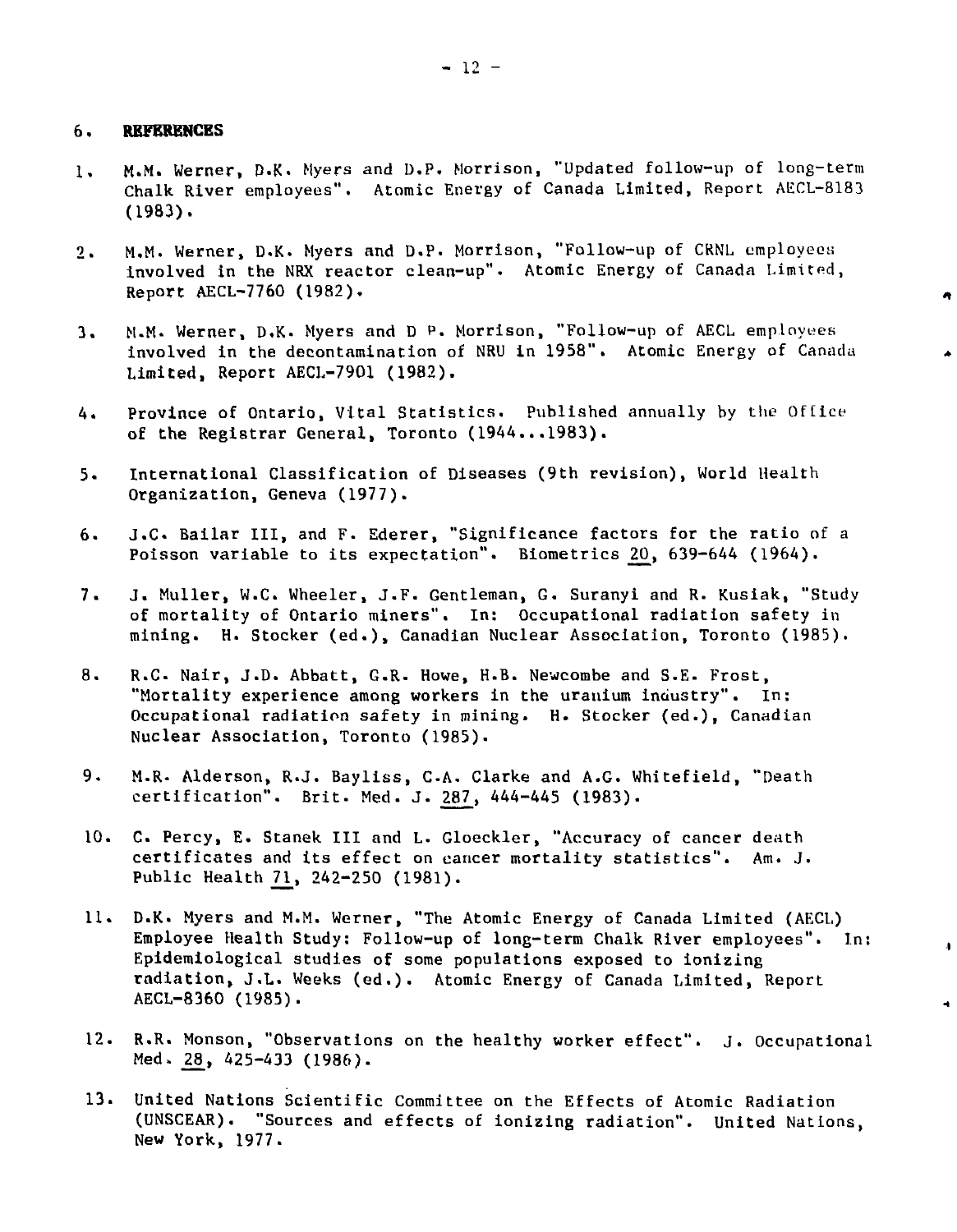- 14. National Academy of Sciences, Committee on the Biological Effects of Ionizing Radiation (BEIR), The Effects on Populations of Exposure to Low Levels of Ionizing Radiation. National Academy Press, Washington, D.C., 1980.
- 15. H. Kato and W.J. Schull, "Studies of the mortality of A-bomb survivors 7. Mortality, 1950-1978: Part 1. Cancer mortality". Radiat. Res. 90, 395-432 (1982).
- 16. E.S. Gilbert and S. Marks, "An updated analysis of mortality of workers in a nuclear facility". Radiat. Res. 83, 740-741 (1980).
- 17. V. Beral, H. Inskip, P. Fraser, M. Booth, D. Coleman and G. Rose, "Mortality of employees of the United Kingdom Atomic Energy Authority, 1946-1979". B. Med. J. 291, 440-447 (1985).
- 18. S.C. Darby, R. Doll and M. Pike, "Mortality of employees of the United Kingdom Atomic Energy Authority, 1946-79". B. Med. J. 191, 672 (1985).
- 19. P.G. Smith and A.J. Douglas, "Mortality of workers at the Sellafield plant of British Nuclear Fuels". B. Med. J. 293, 845-854 (1986).
- 20. S. Raman, C.S. Dulberg and R.A. Spasoff, "Mortality study of Canadian military personnel exposed to radiation: Atomic test blasts and Chalk River nuclear reactor clean-ups, 1950's". Department of Epidemiology and Community Medicine, Faculty of Health Sciences, University of Ottawa, Ottawa, August 1984.
- 21. M.E. Smith and P. Lalonde, "Mortality follow-up of Canadian servicemen involved Jn decontamination duties at Chalk River and observation of nuclear bomb tests". Unpublished report prepared by Statistics Canada, Ottawa for the Department of National Defence, Ottawa, June 1985.
- 22. G. Cowper and J.R. Johnson, "Radiation exposure records in AECL". Appendix G; Atomic Energy of Canada Limited, Report AECL-6813 (1981).
- 23. C.D. Robinette, S. Jahlon and T.L. Preston, "Mortality of nuclear weapons test participants". Report DOE/EV/01577, Medical follow-up Agency, National Research Council, Washington, D.C., May 1985.
- 24. Annual Safety Report, Atomic Energy of Canada Limited, Scientific Document Distribution Office, Atomic Energy of Canada Limited Research Company, Chalk River, Ontario K0J 1J0.
- 25. ICRP Publication 26. Recommendations of the International Commission on Radiological Protection, Annals of the ICRP, Vol. 1, No. 3 (1977). See also Statement from 1978 Stockholm Meeting of the ICRP (Annals of the ICRP, Vol. 2, No. 1, 1978) which clarified certain potential ambiguities in ICRP 26 by noting that, "These risk factors are intended to be realistic estimates of the effects of irradiation at low annual dose equivalents".